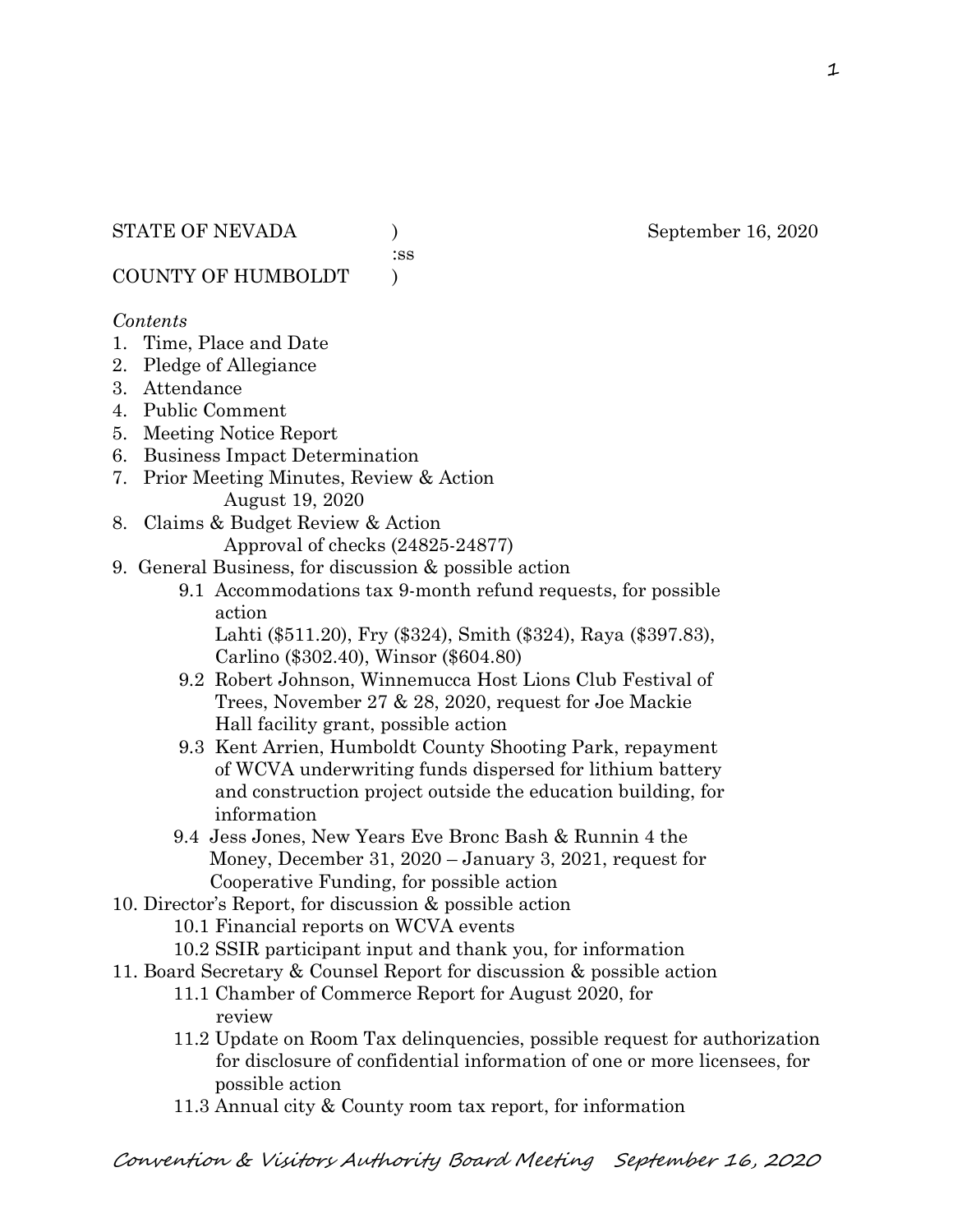- 11.4 Improvement projects status reports –,
	- Melarkey Parking Lot lighting, West Hall signage project, Joe Mackie Hall chiller update, Coronavirus COVID-19 update
- 11.5 Other Recent developments
- 12. Board Administrator Report, for discussion & possible action
	- 12.1 Financial reports, for information
- 13. Other Reports
- 14. Next Meeting Date
- 15. Adjournment

#### **MINUTES, SEPTEMBER 16, 2020**

**1. Time, Place and Date.** The Winnemucca Convention & Visitors Authority met in regular session in full conformity with the law at the Winnemucca Convention Center, West Hall, Winnemucca, Nevada at 4:06 pm on Wednesday, September 16, 2020 with Chairman Terry Boyle presiding.

In accordance with Governor Sisolak's Declaration of Emergency in Response to the COVID-19 epidemic, the configuration of the Board's meeting room was doubled in size to accommodate a set-up of a minimum of 6 feet between each Board and Staff member at the head table. The audience chairs were set up not closer than 6 feet to the head table, with seats not less than a minimum of 6 feet apart in all directions. Board members and staff observed face covering and social distancing covid emergency regulations. Audience did likewise. A total of 12 persons were present at one time, within the room emergency limit of 22 persons in the combined Sonoma Mountain and Jackson Mountain meeting rooms.

## **2. Pledge of Allegiance.**

**3. Attendance.** *Convention and Visitors Authority Board Officials Present:* Terry Boyle Chairman and Motel Representative Brian Stone Vice Chairman and Hotel Representative Jim Billingsley Treasurer and City Representative John Arant Business Representative Ron Cerri County Representative Bill Macdonald Secretary and Counsel Kendall Swensen Board Administrator

*Convention and Visitors Authority Board Officials Absent:* None

*Staff Members Present:* Kim Petersen Director Shelly Noble Administrative Clerk

Convention & Visitors Authority Board Meeting September 16, 2020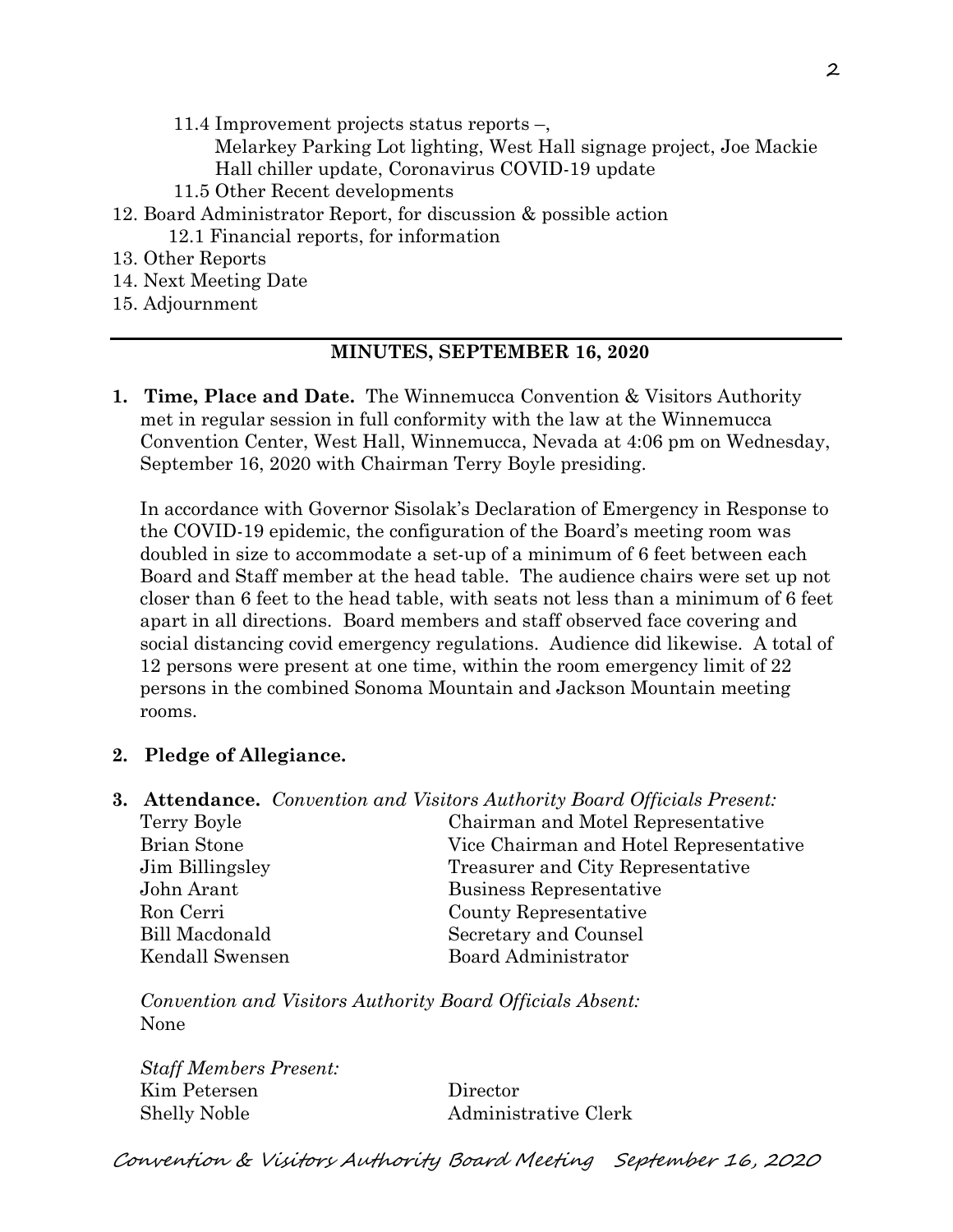*Staff Members Absent:* None

| <i><b>Others Present:</b></i> |                            |
|-------------------------------|----------------------------|
| <b>Beth Stacy</b>             | Winnemucca Host Lions Club |
| Rob Johnson                   | Winnemucca Host Lions Club |
| Sunny Johnson                 | Winnemucca Host Lions Club |
| Jess Jones                    | Outlaw Broncs              |
|                               |                            |

#### **4. Public Comment.**

None

#### **5. Meeting Notice Report.**

Chairman Boyle reported that notice, including meeting agenda, was posted by Shelly Noble by 9:00 am Friday, September 11, 2020 at Humboldt County Library, Court House, Post Office, City Hall and Convention Center West Hall. No persons have requested mailed notice during the past six months.

**6. Business Impact Determination.** Chairman Boyle asked whether any agenda item proposes the adoption by the city or by the county or by the WCVA of any rule, including any ordinance or resolution which would impose, increase or change the basis for the calculation of a fee that is paid in whole or in substantial part by businesses, which would impose a direct and significant economic burden upon a business or directly restrict the formation or expansion of a business, pursuant to NRS Chapter 237? The Chairman called for board or public input thereon; Counsel reported there was no agenda problem; there was no public comment thereon. Action taken.

 Terry Boyle made a motion that there appears to be no business impacting fee matter on today's agenda. The motion carried, 5-0.

**7. Minutes, Review & Action** 

Prior meeting minutes of August 19, 2020. Jim Billingsley made a motion to accept the minutes of the August 19, 2020 meeting. Motion carried, 3-0. Terry Boyle and Ron Cerri abstained because they were not present at that meeting.

**8. Claims, Review & Action.** The following claims, which had been submitted in list form to the board members for review with their 3-day meeting notice and agenda, with the opportunity to obtain further information before or at the meeting, were submitted for payment on September 16, 2020:

| BANK ACCOUNT      | <b>CHECK NUMBERS</b> | <b>AMOUNT</b> |
|-------------------|----------------------|---------------|
| Nevada State Bank | $24825 - 24877$      | \$194,619.58  |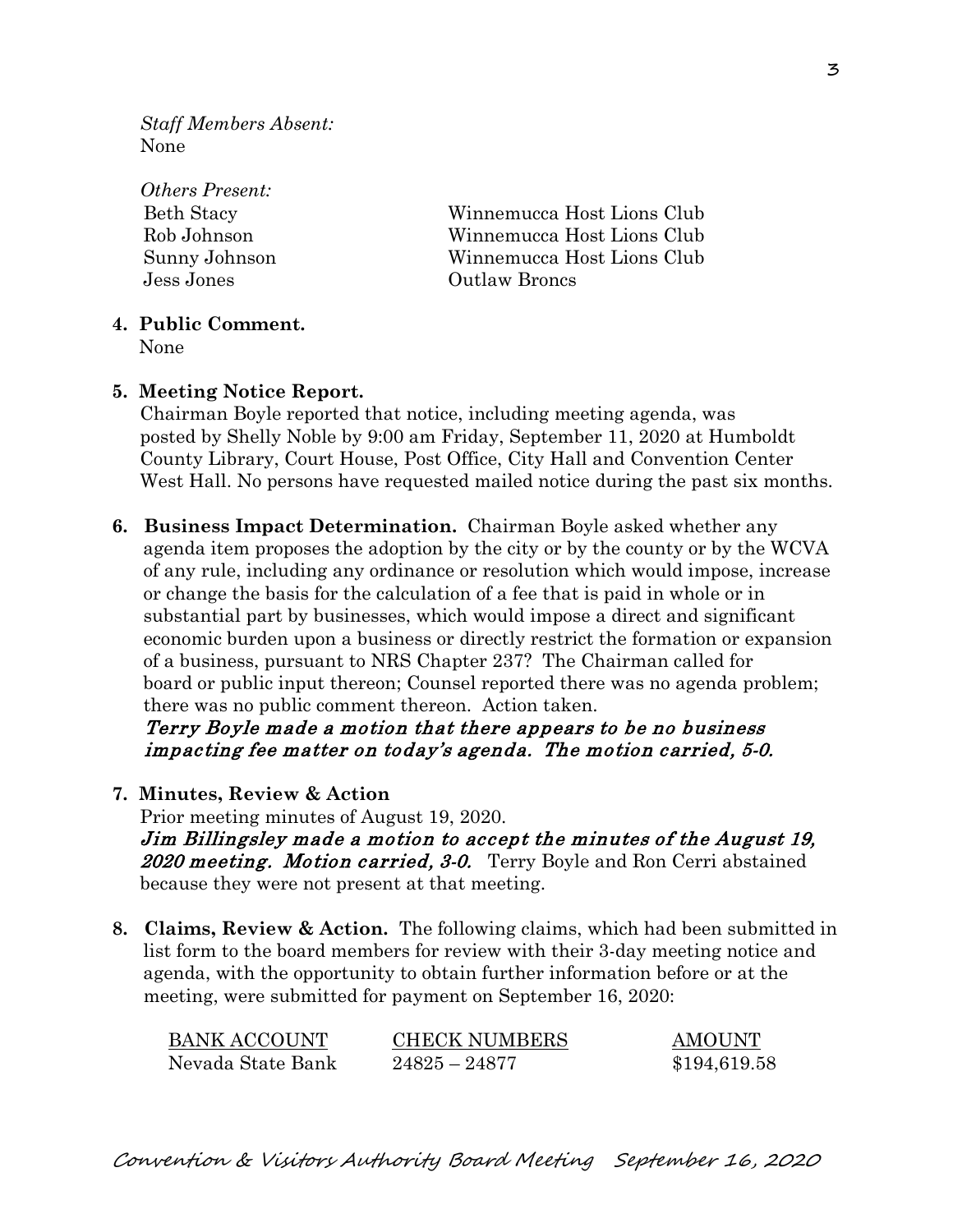Jim Billingsley made a motion to approve all claims submitted for September 16, 2020. The motion carried, 3-0.

**9. General Business, for discussion & possible action**

**9.1 Accommodations tax 9-month refund requests, for possible action**

**Lahti (\$511.20), Fry (\$324), Smith (\$324), Raya (\$397.83), Carlino (\$302.40), Winsor (\$604.80)**

Terry Boyle made a motion to approve the accommodation tax 9-months deemed to be a permanent resident refunds for Chris Lahti (\$511.20), Ruby Fry (\$324), Beverly Smith (\$324), Felix Raya (\$397.83), Victor Carlino (\$302.40), Erron Winsor (\$604.80). Motion carried, 5-0.

#### **9.2 Robert Johnson, Winnemucca Host Lions Club Festival of Trees, November 27 & 28, 2020, request for Joe Mackie Hall facility grant, for possible action**

For the past few years, the local Lions Club has produced this event, which has become very popular. Many beautiful trees are decorated and then donated and auctioned off with all the proceeds used to fund local projects such as the vision program and scholarships. With the COVID-19 pandemic still active, the group organizing this year's event is committed to doing so in a safe manner which will include a limit of 50 people in the facility and social distancing. Also, the event will be streamed online so trees can be bid on virtually. This year's theme is "Community United". Usually Santa and Mrs. Claus hold family events during the Festival of Trees. That will not be possible this year, but they are working with the Winnemucca Police Department and coordinating a drive-by opportunity at the Winnemucca Police Department. Rob is here to, once again, request a facility grant for the two days of the event in Joe Mackie Hall. John Arant made a motion to approve a \$1,200 Joe Mackie Hall facility grant for the Winnemucca Host Lions Club Festival of Trees, November 27 & 28, 2020. Motion carried, 5-0. Winnemucca Host Lions Club is responsible for any other customary Convention Center charges.

**9.3 Kent Arrien, Humboldt County Shooting Park, repayment of WCVA underwriting funds dispersed for lithium battery and construction project outside the education building, for information** Kent was unable to be here today but WCVA has received the underwriting reimbursement that was approved last October. Last fall the Humboldt County Shooting Park had received notification that they were awarded an NDOW grant for improvements to the education building. In an effort to get the project done in a timely manner Kent requested that WCVA advance them the funds and then would be reimbursed when the shooting park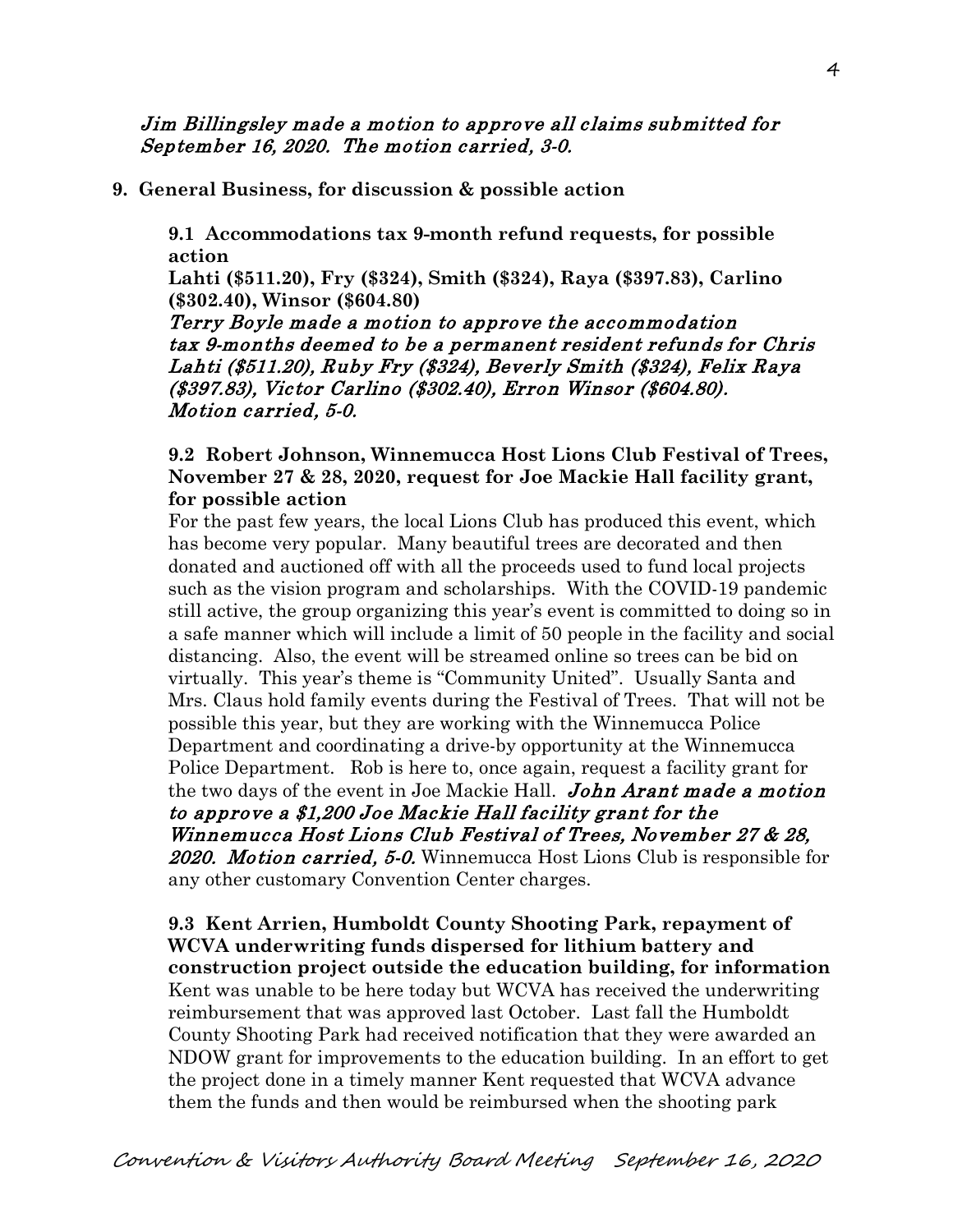received their funding. They recently received the NDOW funds and issued WCVA a check for the entire underwriting amount of \$21,202.67.

#### **9.4 Jess Jones, New Years Eve Bronc Bash & Runnin 4 the Money, December 31, 2020 – January 3, 2021, for possible action**

Jess has been producing his New Years Eve Bronc Bash here for the past few years. Last year he added additional events, including mini-bull riding and a barrel race. This year he is proposing a four-day event. He has been in contact with PRCA (Professional Rodeo Cowboys Association) about having an Xtreme Broncs event with top bronc competitors from around the country on January 1, since these same riders will be competing in Gillette, Wyoming on December 31. With fewer rodeo events being held, due to COVID-19 concerns, Jess and PRCA personnel feel confident that these top bronc riders would be willing to travel to Winnemucca to compete if the event details can be worked out. And if some big-name bronc riders were to compete here it could attract spectators from all over the region. In order to be sanctioned by PRCA, Jess must have a \$10,000 added money guarantee. Along with the guaranteed money there would be additional expenses for stock, judges, prizes, etc. It is for this reason that Jess is requesting a \$20,000 grant and \$20,000 underwriting for this event. Chairman Boyle stated that WCVA does not have any events that they fund at this level and it is unlikely that they would be willing to do so for this event. There was discussion about the unpredictability of winter weather, continuing COVID-19 concerns and the fact that in the past the spectators have been predominantly local. Also, the board expressed their opinions that the 2019 funding level was quite generous since over the years this event has not brought tourists to Winnemucca who have stayed in our hotels/motels. Board members also asked about how the event would look if they did not fund at his requested level. Jess stated that he would still have the event with bronc riding, mini-bull riding, a roping and barrel race. He also stated that he is continuing to seek out sponsors in order to make the PRCA portion of the event a reality. Another question the board had was about financial information of past events. In the funding application it states that producers must provide a profit and loss statement for past events plus a recent bank statement. WCVA has never received these from Jess and he assured the board that he would be willing to provide this information to them for their review. After some additional discussion, it was agreed that this request would be tabled and placed on the October 2020 WCVA agenda. Jess will provide financial information about his past events for this board to evaluate.

#### **10. Director's Report.**

**10.1 Financial reports on WCVA events**  No report.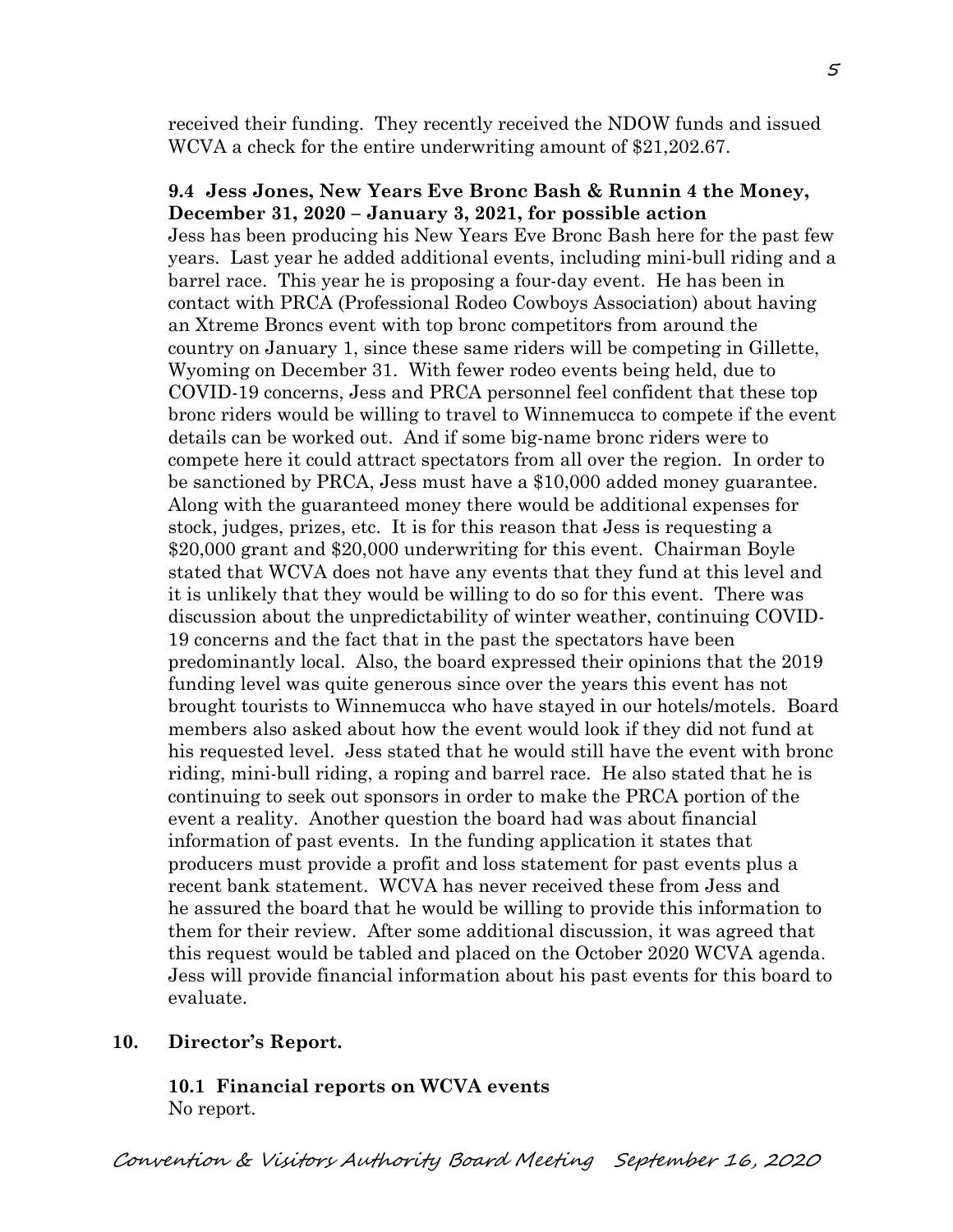## **10.2 SSIR participant input and thank you, for information**

Kim received a note from one of the participants and wanted to pass along to the board.

#### **11. Secretary and Counsel, Monthly report, for discussion & possible Action**

 **11.1 Chamber of Commerce Report for August 2020, for review** This report is included in Bill's report.

## **11.2 Update on delinquencies, possible request for authorization for disclosure of confidential information of one or more licensees, for possible action**

Bill is continuing to work on the delinquency by a property in McDermitt.

# **11.3 Annual room tax report to Taxation**

No report.

**11.4 Improvement projects status reports – Melarkey Parking Lot lighting, West Hall signage project, Joe Mackie Hall chiller update, Coronavirus COVID-19 update** No report.

**11.5 Other Recent developments** No report.

## **12. Board Administrator.**

## **12.1 Financial Reports, for discussion**

Room taxes are down slightly compared to the same time period last year.

#### **13. Other reports**

## **13.1 CARES Act funding**

Kim and Terry recently attended a meeting with Joe Amato, the District Director for the Nevada Small Business Association. He wanted to make sure that local businesses were aware that there are funds available for expenses that small businesses incurred to comply with the governor's COVID-19 mandates. There are a lot of different kinds of expenses that are covered but some of the most common would be masks and plexi-glas partitions. Anyone wanting more information should contact the county.

## 1**4. Public Comment**

None.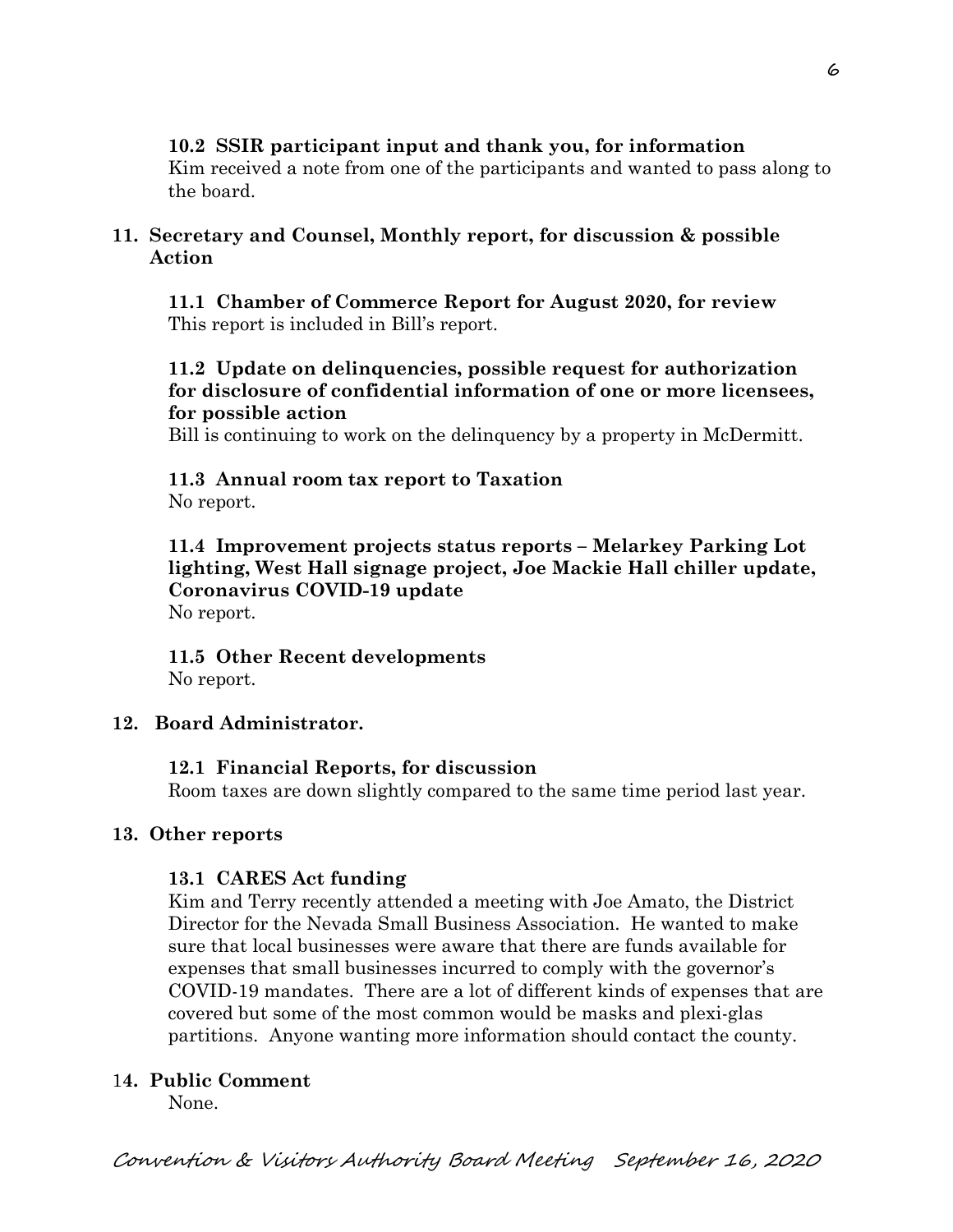**15. Regular Business. Next Meeting. The Board confirmed the next regular meeting date of Wednesday, October 21, 2020, 4:00 pm.** 

#### **16. Adjournment.** Ron Cerri made a motion to adjourn this meeting. Motion carried, 5-0.

The meeting was adjourned to the next regular meeting, or to the earlier call of the Chairman or to the call of any three (3) members of the Board on three (3) working days notice.

Respectfully submitted,

Shelly Noble

APPROVED ON \_\_\_\_\_\_\_\_\_\_\_\_\_\_\_\_\_\_\_\_\_\_\_\_\_\_\_\_, 2020

As written

As corrected \_\_\_\_\_\_\_\_\_\_\_\_\_

Winnemucca Convention & Visitors Authority Board

 $\frac{1}{2}$  ,  $\frac{1}{2}$  ,  $\frac{1}{2}$  ,  $\frac{1}{2}$  ,  $\frac{1}{2}$  ,  $\frac{1}{2}$  ,  $\frac{1}{2}$  ,  $\frac{1}{2}$  ,  $\frac{1}{2}$  ,  $\frac{1}{2}$  ,  $\frac{1}{2}$  ,  $\frac{1}{2}$  ,  $\frac{1}{2}$  ,  $\frac{1}{2}$  ,  $\frac{1}{2}$  ,  $\frac{1}{2}$  ,  $\frac{1}{2}$  ,  $\frac{1}{2}$  ,  $\frac{1$ TERRY BOYLE BRIAN STONE Chairman and Vice Chairman and

Motel Representative Hotel Representative

\_\_\_\_\_\_\_\_\_\_\_ \_ \_\_\_\_\_\_\_\_\_\_\_\_\_\_\_ \_\_\_\_\_\_\_\_\_\_\_\_\_\_\_\_\_\_\_\_\_\_\_\_\_\_\_\_\_\_\_ JIM BILLINGSLEY RON CERRI Treasurer and City Representative County Representative

Convention & Visitors Authority Board Meeting September 16, 2020